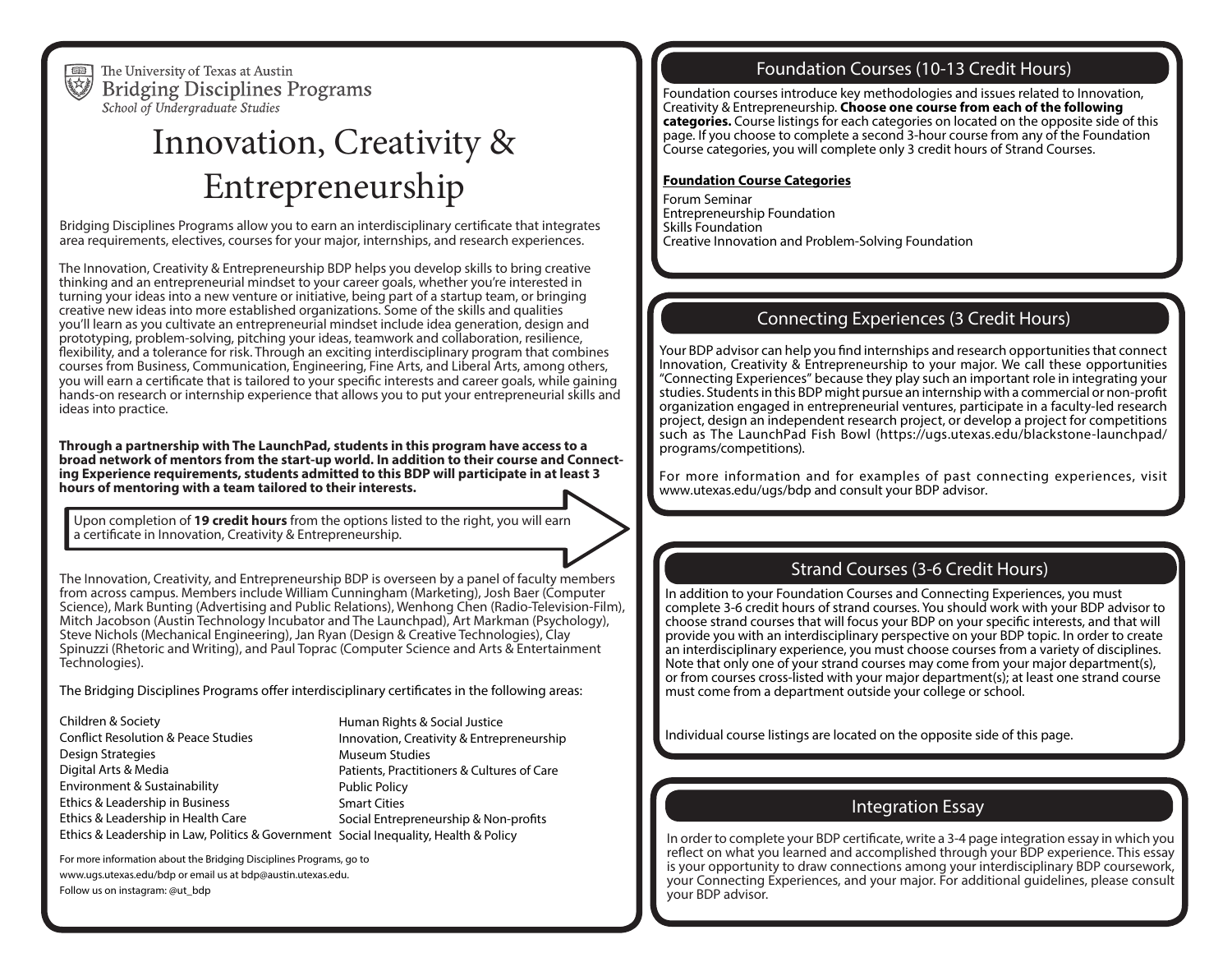# **Foundation Courses Continued (10-13 credit hours)**

#### **Choose one course from each of the following categories.** If you choose to complete a second 3-hour course from any of the Foundation Course categories, you will complete only 3 credit hours of Strand Courses.

## **Forum Seminar**

F A 171: Creative Entrepreneurship E S 177: Longhorn Startup Seminar

#### **Entrepreneurship Foundation**

ES 377: Longhorn Startup Seminar MAN 327: Innovation/Entrepreneurship MAN 327E: New Venture Mechanics MAN 337: Women in Entrepreneurship MAN 337: Tech Transfer/Entrepreneurship MAN 337: Forty Acres Founders Practicum MAN 338: Lean Start-Up Essentials

## **Skills Foundation**

BGS 370: Behavioral Intervention Entrepreneurs, Managers, and Policy Makers CMS 306M: Professional Communication Skills CMS 310K: Team-Based Communication CMS 313M: Organizational Communication CMS 337: Building Sales Relationships CMS 341: Digital Communications CMS 353C: Communication for Innovation HDO 301: Intro to Human Dimensions of Organizations HDO 330: Cultural Competence in Organizations MAN 320F: Foundations of Organizational Behavior and Admin MAN 347P: Entrepreneurship Practicum MKT 320F: Foundations of Marketing MKT 372: Marketing for Entrepreneurs PSY 319K: Social Psychology RHE 328: Writing for Entrepreneurs R M 357E: Intro to Risk Management

# SDS 306: Statistics in Market Analysis

#### **Creative Innovation and Problem-Solving Foundation**

ADV 316: Creativity and American Culture ADV 325: Intro to Advertising Creativity

## **Creative Innovation and Problem-Solving Foundation (continued)**

ARC 327R: Race and Gender: By Design ARC 350R: Design Process ARC 350R: Community Design Engagement DES 330T: Nimble Design for Tough Times E S 377: Industrial Design I I 310: User Research I 310U: User Experience Design ITD 301D: Intro to Design Thinking ITD 370: When Topic is Appropriate SOC 322C: Sociology of Creativity

# **Strand Courses (3-6 credit hours)**

*Choose one or two courses from one of these Contexts for Innovation, Creativity, and Entrepreneurship:*

# **Applied Arts & Entertainment**

ADV 319: Psychology of Advertising ARC 327C: Urban Design History/Theory/Crit ARC 327R: Design Firm Leadership ARI 338: Designing for Human Behavior DES 309: Intro to Design DES 322: When Topic is Appropriate DES 346: Project Studio F A 371: Business of Entertainment F A 371: Women in Entrepreneurship ITD 370: When Topic Is Appropriate J 331M: Media Innovation and Entrepreneurship T D 314C: Design for Performance TXA 214L/214K: Product Development Lab (concurrent enrollment) TXA 361: Consumer Behavior in the Marketplace RTF 303C: Intro to Media Entertainment Industries RTF 331P: Video Game Industry RTF 347C: How Hollywood Works-LA RTF 347C: Intro to the Music Business RTF 347C: Entertainment Industry: Big Picture-LA RTF 347P: The Business of Hollywood-LA RTF 348: Devel Process Film/TV-LA RTF 348: Inside the Music Industry-LA

## **Business & Marketing**

ADV 319: Psychology of Advertising ADV 332: Technology Marketing and Advertising ECO 352R: Economics of Entrepreneurship FIN 374S: Entrepreneurial Finance HIS 350R: History of Black Entrepreneurship in US

## **Business & Marketing (continued)**

I B 372: Exporting for Entrepreneurs I B 372: Global Entrepreneurship MIS 373: Open Innovation MKT 372: Brand Management MKT 372: Consumer Behavior: Digital World MKT 372: Design Thinking for Business Innovation

## **Communication & Culture**

ADV 332C/P R 332C: New Media Entrepreneurialism ADV 332D: Entrepreneurialism in Comm BGS 370: Social and Cultural Entrepreneurship CMS 341: Digital Communications CMS 346C: Cultural Impact of Innovation CMS 353C: Communication for Innovation EDC 350: Educ Innovation Entrepreneurship F A 371: Women in Entreprenuership HIS 350R: History of Black Entrepreneurship in US J 331F: Entrepreneurial Journalism J 331M: Media Innovation and Entrepreneurship

## **Policy & Social Change**

ARC 327R: Design of New Communities BGS 370: Social and Cultural Entrepreneurship DES 322: Design and the Social Environment DES 322: When Topic Is Appropriate EDC 350: Educ Innovation Entrepreneurship I 320: Design for Healthcare ITD 370: When Topic Is Appropriate MAN 366P/367P: Studies in Social Entrepreneurship

## **Science, Technology & Engineering**

ADV 332: Technology Marketing and Advertising ANS 379: Science, Technology and Society in Contemporary Asia BIO 302G: Biotechnology and the Future CHE 379: Nanotechnology Innovation-JPN CHE 379: Adv Innov Tech for Beg-JPN CHE 379: Engineering Global Health-ESP CHE 379: Entrepreneurship C S 373: Software Engineering C S 374L: Longhorn Startup E S 301: Engineering Design/Problem Solving E S 377: Grand Challenges-21st Century E S 377: STEM Innov and Tech Comm E S 377E: Longhorn Startup Lab HIS 322M: History of Modern Science ITD 370: Machine Learning Design ITD 370: When Topic Is Appropriate MAN 337: Tech Transfer/Entrepreneurship